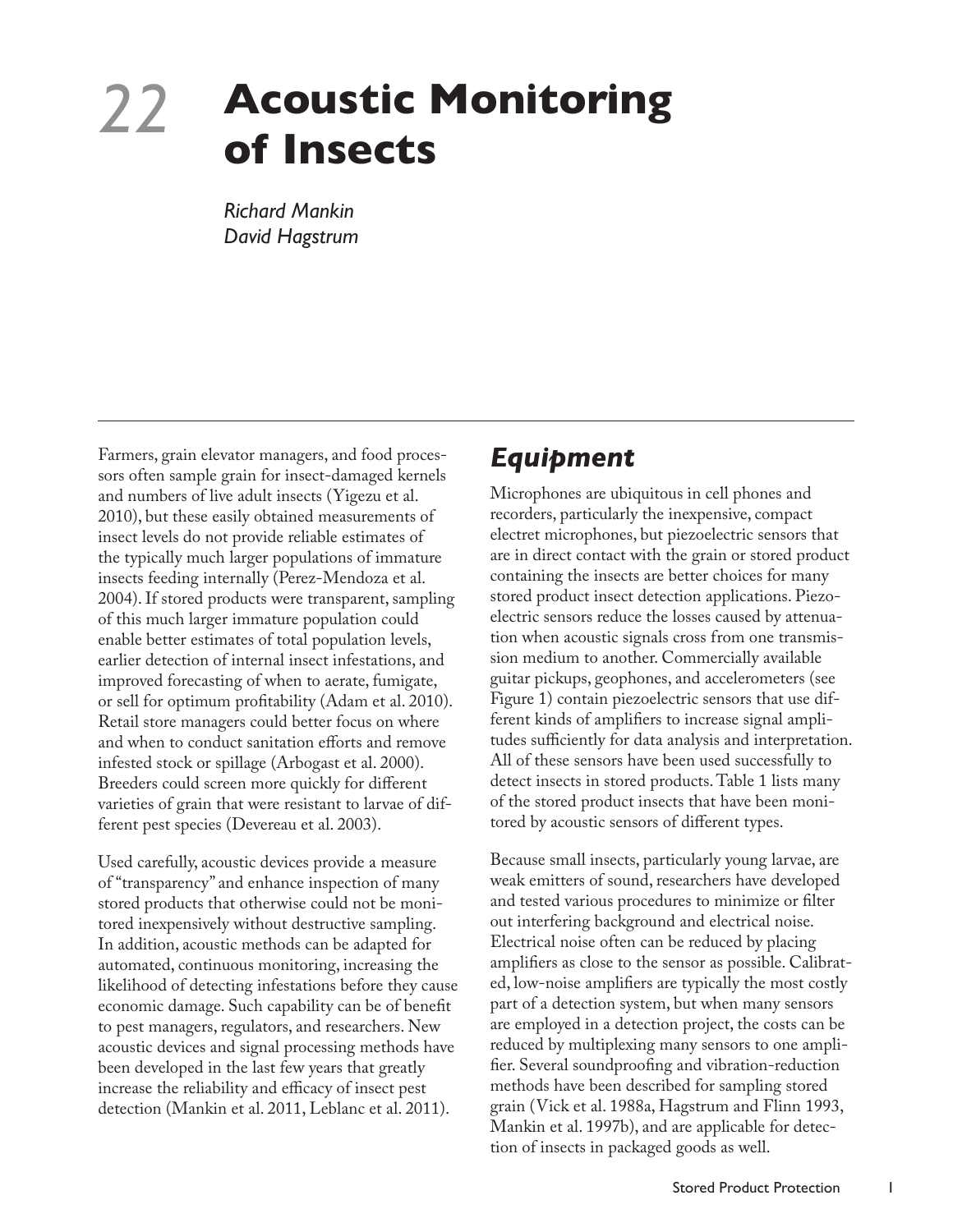

*Figure 1. Comparisons of the sensitivities and costs of different acoustic sensors (bold) in relation to other detection methods (italics): piezo film, probes, and disks, ultrasonic sensors, accelerometers, and geophones typically use piezoelectric technology, and cover a range from low to high sensitivities. Other detection methods, including CO<sup>2</sup> emission, immunological methods, the Insector (Flinn et al. 2006, Opit et al. 2009), microwave radar, X-ray, infrared spectroscopy, and nuclear magnetic resonance, can have*  high sensitivity relative to acoustic methods, but also may be considerably higher in cost (Chambers et al. 1984, Neethirajan et al.

Ultrasonic sensors that detect signals between 20 and 200 kHz can be useful for detecting nearby insects in moderate to high levels of background noise. The benefit is that background noise usually is low at ultrasonic frequencies. Unfortunately, the signals attenuate rapidly over short distances in stored grain (Shade et al. 1990). One solution to this problem in sampling stored grain is to place the sample inside a long, narrow metal cylinder so that no individual grain is more than 2 to 3 cm from the edge. This also enables the approximate location of each infested kernel to be identified, and the infestation density can then be estimated as the number of separate infested locations (Shuman et al. 1993, 1997).

When background noises cannot be filtered out entirely, it is possible to filter out frequencies above and below the peak energies of signals typically produced by the target insect. Modern amplifier systems often enable this capability, and much of the interference from background noise can be eliminated by filtering out signals below 200 Hz.

## *Insect Sound-Production Variability*

Adult and immature stages of stored product insect pests vary considerably in size and in the amplitudes and rates of sounds they produce (Arnett 1968, Mankin et al. 1997a). Relatively large *Sitophilus oryzae* (L.) and *Tribolium castaneum* (Herbst) adults, for example, are more readily detected than intermediate-sized *Rhyzopertha dominica* (F.), while the smaller *Cryptolestes ferrugineus* (Stephens) and *Oryzaephilus surinamensis* L. are less readily detected (Hagstrum and Flinn 1993). Some insects become quiet when they are disturbed, and the time needed for them to return to normal activity after a disturbance must be taken into account when they are monitored (Arnett 1968, Mankin et al. 2011). The rate of sound production also is affected by external factors such as temperature and disturbance levels. Vick et al. (1988a) determined that *S. oryzae* larvae in grain can be detected from distances up to 10 to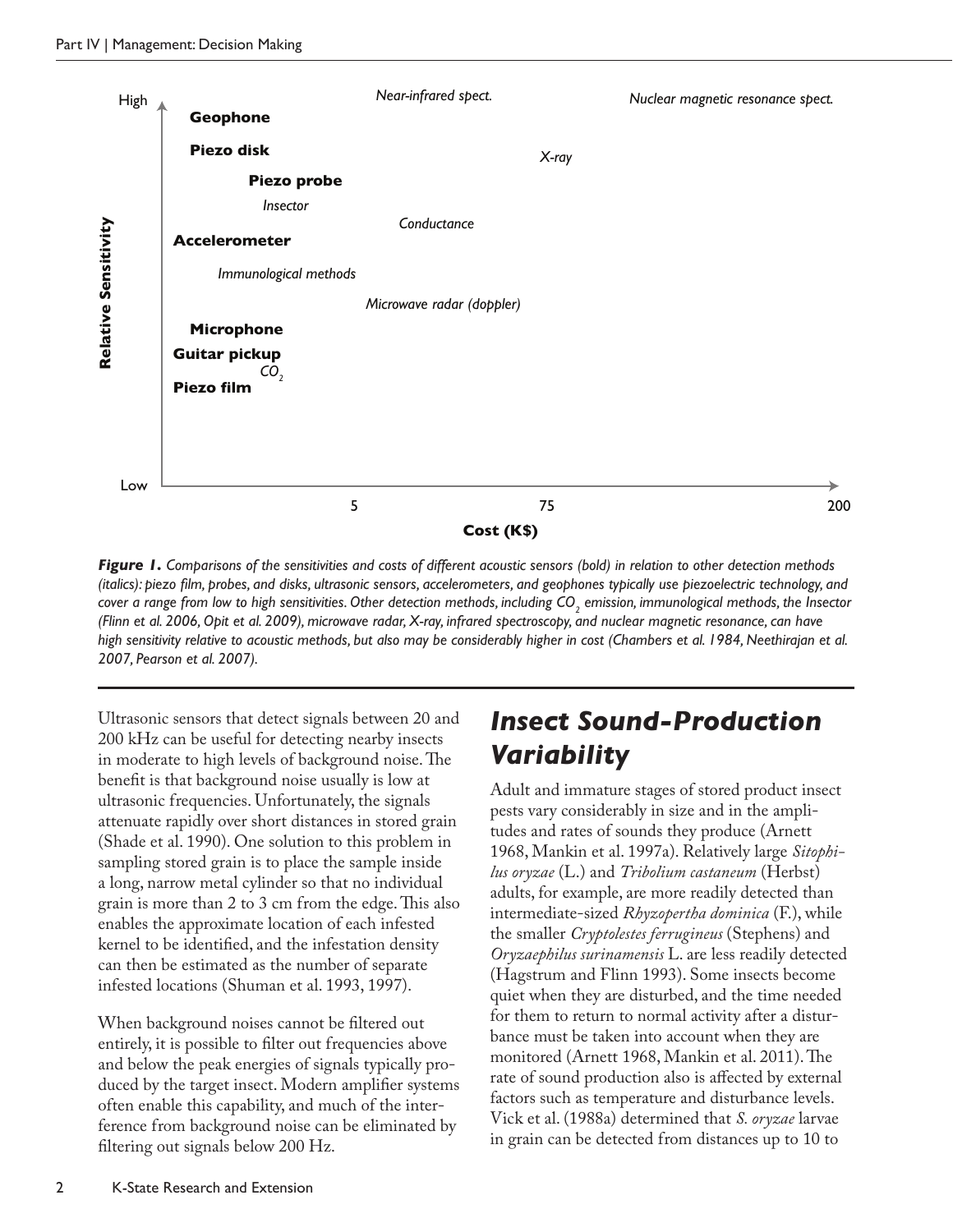15 cm. *Tribolium castaneum* adults were detected up to 18.5 cm (Hagstrum et al. 1991). On average the sound production rate of immature stored product insects tends to increase with instar, as was found for *S. oryzae* larvae in grain (Pittendrigh et al. 1997, Hickling et al. 2000) and *Callosobruchus maculatus*  (F.) larvae in cowpeas, *Vigna unguiculata* (L.) Walp., (Shade et al. 1990). Also, externally moving adults often produce sounds at considerably higher rates than internally feeding larvae, up to 37 times higher for *R. dominica* (Hagstrum et al. 1990), and 80 times higher for *T. castaneum* (Hagstrum et al. 1991). It should be noted, however, that because sound levels attenuate with increasing distances from a sensor, a small larva in a nearby grain kernel might be detected at the same time that signals from a much larger adult outside the 15 to 20 cm active space might fall below background noise levels. In addition, a small adult insect like *C. ferrugineus* will move through the interstices between grains easily and produce fewer sounds than larger adults such as *R. dominica*.

Disturbance can enhance or reduce detectability of stored product insect pests, depending on the species, and increases in temperature usually result in increased rates of sound production until temperatures exceed 30 to 40°C. Stirring of grain containing 4th-instar *S. oryzae*, for example, reduced sound production for periods of up to 20 minutes (Mankin et al. 1999). Adult *T. castaneum* sound production increased between 10 and 40°C (Hagstrum and Flinn 1993), while *C. maculatus* larvae decreased their rates of sounds above 38°C in cowpeas (Shade et al. 1990). Sound production of *S. oryzae* adults in grain decreased above 30 to 35o C, and *R. dominica* adult sound production rates plateaued above 30°C (Hagstrum and Flinn 1993).

Rapid heating has been tested to increase the detectability of adults and internally feeding larvae in stored grain initially at low temperatures below  $20^{\circ}$ C. The use of radiant or convective heat, to raise the temperature rapidly above 29°C, increased the rate of sounds from internally feeding *S. oryzae* larvae by a factor of 2 to 5 (Mankin et al. 1999). A patent was issued in France for heating grain to increase insect sound production (Mihaly 1973).

Under conditions of low disturbance and optimal temperatures, monitoring times of 180 seconds are adequate to reliably detect many stored product insects. The minimum monitoring interval depends on the fraction of time the insects are active. Vick et al. (1988b) found that *R. dominica* produce feeding sounds in grain in 61% of 5-minute intervals recorded over a 7-day period, *Sitotroga cerealella* (Olivier), 71%, and *S. oryzae*, 90%, and that quiescent periods occurred primarily during molting.

## *Acoustic Signatures and Temporal Patterns of Insect-Produced Signals*

Problems in distinguishing sounds produced by target species from background noise and sounds from other insects have hindered usage of acoustic devices, but new devices and signal processing methods have greatly increased detection reliability. One new method considers spectral and temporal pattern features that prominently appear in insect sounds but not in background noise, and vice versa. Insect chewing and movement sounds usually have acoustic signatures (high-frequency components containing few harmonics) and they occur in bursts of short, 3 to 10 millisecond impulses (Potamitis et al. 2009, Mankin et al. 2010, Mankin and Moore 2010). Listeners or scouts can readily identify many distinguishing characteristics in the sounds produced by a target species after about an hour of training (Mankin and Moore 2010). Better understanding of these signal characteristics has led to improved capabilities for automated insect detection and monitoring (Mankin et al. 2010, 2011).

# *Efficacy and Reliability of Acoustic Detection Devices*

The efficacy of acoustic devices depends on many factors, including sensor type and frequency range, substrate structure, interface between sensor and substrate, assessment duration, size and behavior of the insect, and the distance between the insects and the sensors. Larvae and/or adults of 18 species of stored product insect pests have been detected in grain or packaged goods using one or more of six types of acoustic sensors (Table 1). Considerable success has been achieved in protection against false positives (predicting the presence of a target insect when none is present) and some with false negatives (predicting the absence of insects when one is present) in detecting grain insect pests. For example,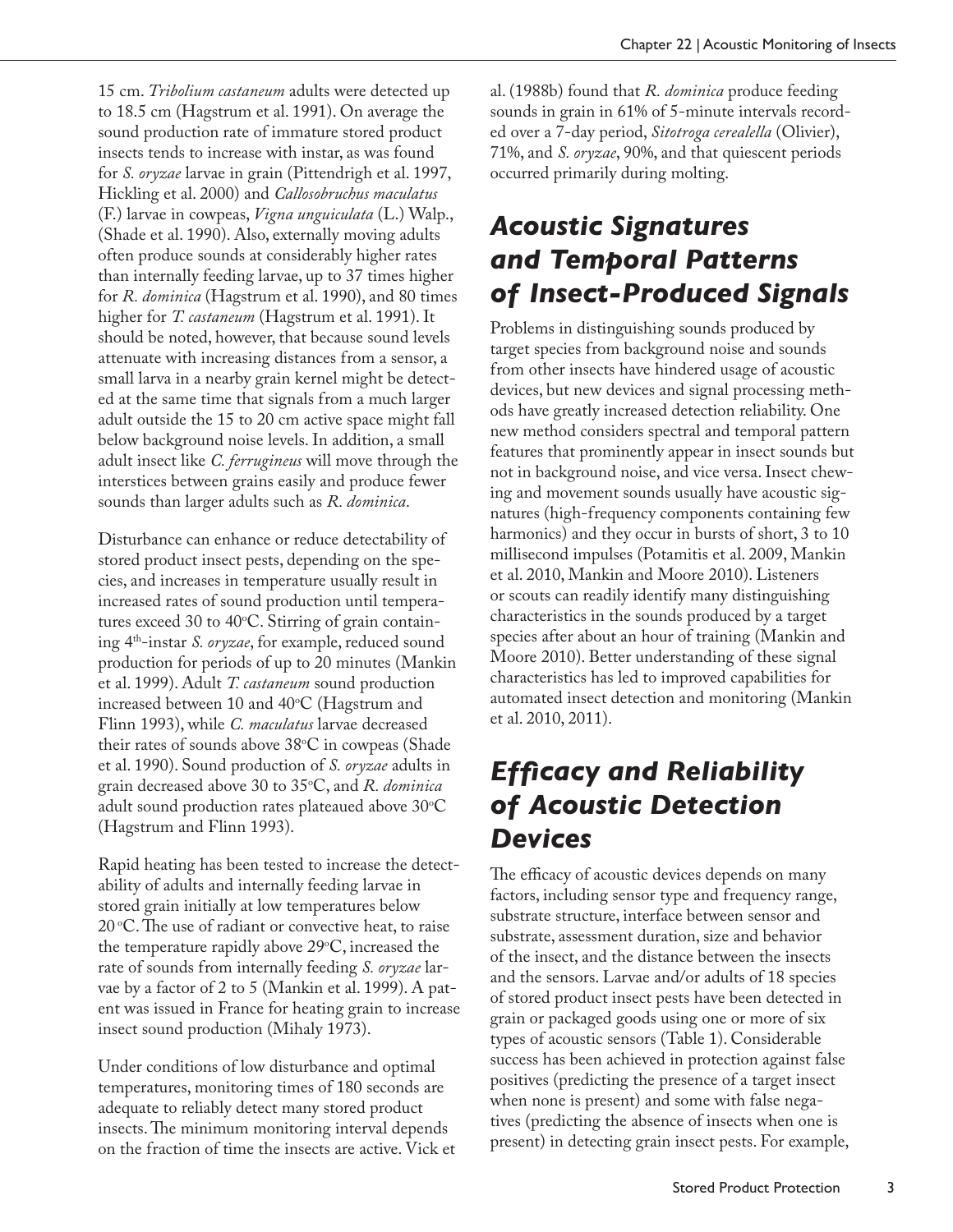| Species (Order <sup>a</sup> : Family)                     | Stageb | Sensor <sup>c</sup>                                                   |
|-----------------------------------------------------------|--------|-----------------------------------------------------------------------|
| Achroia grisella (F.) (Lepidoptera: Pyralidae)            | L      | $P_u$                                                                 |
| Acanthoscelides obtectus (Say) (Bruchidae)                | (A)    | $\mathbf{p}$                                                          |
| Alphitobius diaperinus (Panzer) (Tenebrionidae)           | L, (A) | p                                                                     |
| Anobium punctatum (DeGeer) (Anobiidae)                    | L      | $\mathbf{p}$                                                          |
| Callosobruchus chinensis (L.) (Bruchidae)                 | L      | m                                                                     |
| Callosobruchus maculatus (F.) (Bruchidae)                 | A, L   | $p, p_u$                                                              |
| Cylas formicarius elegantulus (Summers) (Curculionidae)   | L      | $m_c$                                                                 |
| Cryptolestes ferrugineus (Stephens) (Laemophoelidae)      | A      | $\mathbf{p}$                                                          |
| Oryzaephilus surinamensis (L.) (Silvanidae)               | A      | $\mathbf{p}$                                                          |
| Plodia interpunctella (Hübner) (Lepidoptera: Pyralidae)   | L      | $\mathbf{p}$                                                          |
| Rhyzopertha dominica (F.) (Bostrichidae)                  | A, L   | $m_c$ , $p$                                                           |
| Sitophilus granarius (L.) (Curculionidae)                 | A, L   | $\mathbf{p}$                                                          |
| Sitophilus oryzae (L.) (Curculionidae)                    | A, L   | m, m <sub>c</sub> , m <sub>e</sub> , p, p <sub>o</sub> p <sub>u</sub> |
| Sitotroga cerealella (Olivier) (Lepidoptera: Gelechiidae) | L      | $m_e$ , p, $p_u$                                                      |
| Stegobium paniceum (L.) (Anobiidae)                       | A      | $m_e$ , $p_f$                                                         |
| Tribolium castaneum (Herbst) (Tenebrionidae)              | A      | $m_e$ , p, $p_f$                                                      |
| Tribolium confusum Jacquelin du Val (Tenebrionidae)       | A, L   | $\mathbf{p}$                                                          |
| Zabrotes subfasciatus (Boheman) (Bruchidae)               | L      | $P_{\rm u}$                                                           |

|                     |  |  |  |  |  |  |  | Table 1. Stored product insect pests of different stages detected with different types of acoustic sensor (Adapted from |  |
|---------------------|--|--|--|--|--|--|--|-------------------------------------------------------------------------------------------------------------------------|--|
| Mankin et al. 2011) |  |  |  |  |  |  |  |                                                                                                                         |  |

a Species Order is Coleoptera if not specified.

b A, adult; L, larva

 $c_{\text{m}}$  = microphone (unknown type), m<sub>c</sub> = capacitance (condenser) microphone, m<sub>e</sub> = electret microphone, p = contact pickup using PZT (Lead zirconate titanate) piezoelectric transducer,  $p_f$  = PVDF piezoelectric film transducer,  $p_u$  = PZT ultrasonic transducer (20-200 kHz).

Shuman et al. (1993) found that 6% of grain samples infested with *S. oryzae* larvae were falsely rated positive for infestation and 34% were falsely negative. Adult *R. dominica* were identified successfully in continuous monitoring in 73% of tests, *T. confusum* 72%, *S. granarius* 63%, and *O. surinamensis* 61% (Schwab and Degoul 2005). Larvae were identified with somewhat less success (73% for *S. granarius*, 58% for *S. cerealella*, 57% for *R. dominica,* and 52% for *T. confusum*).

In grain stored in on-farm (65 to 191 metric ton) bins, an insect detection threshold of approximately eight intervals per day with sounds resulted in 11.5% false positives, 15 to 40% false negatives for more heavily infested bins and 52 to 86% false negatives for some of the more lightly infested bins (Hagstrum et al. 1996). The false positives are most often caused by electrical noise because grain is a good sound insulator. The false negatives are probably the result of insects being inactive when a sensor is checked,

thus the number of false negatives may be reduced by checking a sensor more often.

# *Successful Applications of Acoustic Technology for Stored Product Pest Detection*

Acoustic methods have been applied successfully for grain inspection (Vick et al. 1988a, b, Pittendrigh et al. 1997, Shuman et al. 1993, 1997), estimations of population density (Hagstrum et al. 1988, 1990, 1991, 1996), and mappings of stored product insect pest distributions (Hagstrum et al. 1996). Data collected by acoustic sensors from grain infested with a single species and stage typically provides sampling statistics similar to those estimated from grain samples for *R. dominica* larvae (Hagstrum et al. 1988) and *T. castaneum* adults (Hagstrum et al. 1991).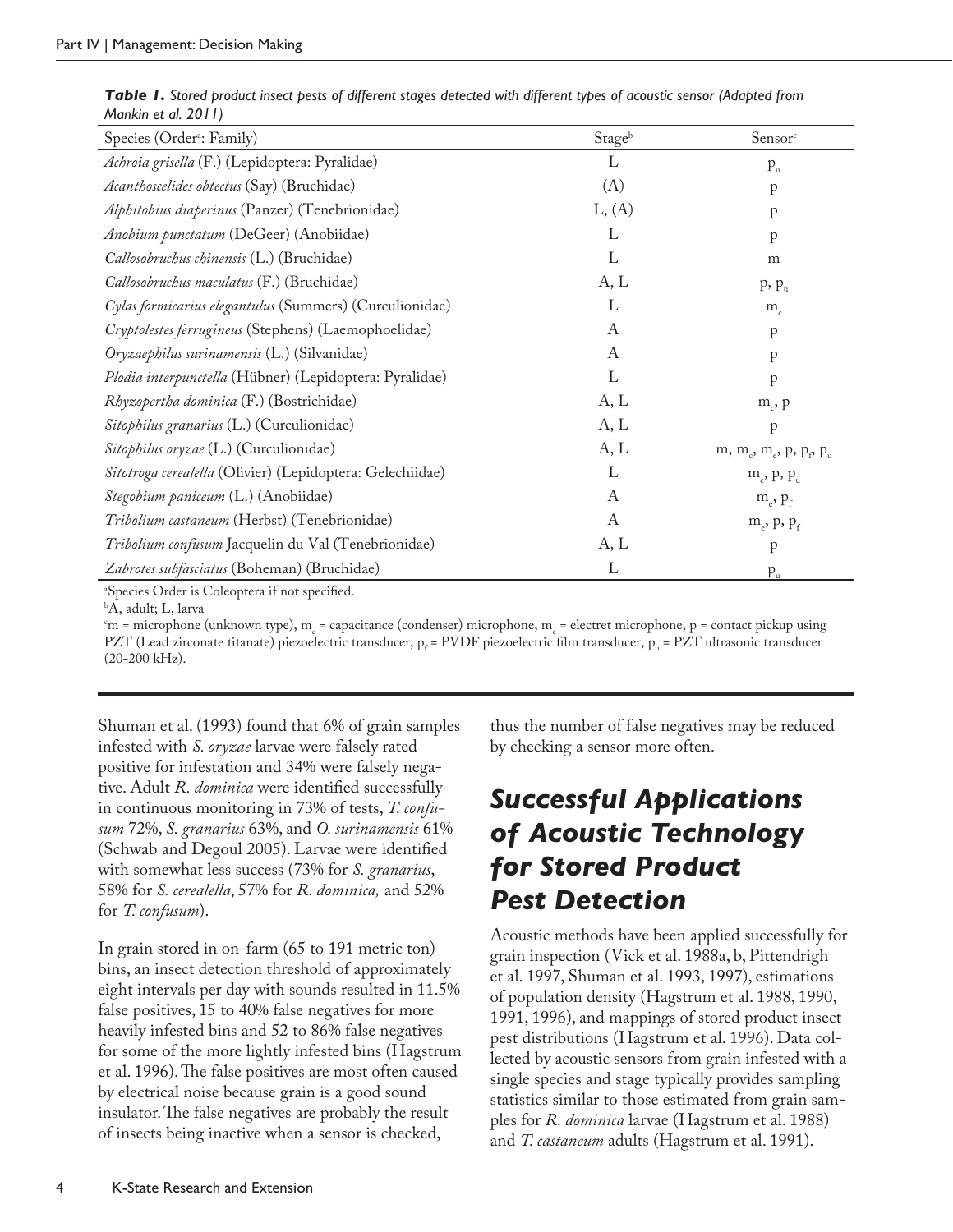Acoustic devices of various kinds have been marketed for field use, and instrumented sample containers in sound-insulated chambers have been developed for commodity inspection. A sample container in a sound insulated chamber has been marketed for laboratory use (Sito Detect, Fleurat-Lessard 1988). Other sample containers with acoustic sensors (Pestbin detector and EWDLab, Systelia Technologies, Carqueiranne, France) are discussed by Mankin et al. (2011). Probes for field use may be pushed directly into a commodity, i.e., Larva Sound Detector (Bad Vibel, Germany, Weinard 1998) and EWD Portable (Gobernado et al. 2005, Schwab and Degoul 2005, Fleurat-Lessard et al. 2006) or may be attached to a waveguide that is inserted into the substrate or commodity, e.g., the Pest probe detector (Sound Technologies, Alva OK, Betts 1991).

Another successful acoustic detection device, reported by Kennedy and Devereau (1994), was a microphone system that monitored insect population levels in bag stacks in Zimbabwe. An automated system combining microphones, light-emitting diodes, and vibration sensors successfully distinguished *S. oryzae* from *T. castaneum* and *Stegobium paniceum* (L.) (Mankin et al. 2010).

Continuous monitoring with automated acoustic systems has considerable potential for enabling early detection of small populations of stored product pests. For example, Hagstrum et al. (1996) found that automatic continuous monitoring detected insects in grain bins 3 to 28 days earlier than taking grain samples. Insect infestation levels were estimated from the number of 10-second intervals with insect sounds over a range of 0 to 17 insects per kilogram. Automatic continuous monitoring with sensors in grain is advantageous partly because adult grain pests often are very mobile, and many will eventually move close enough to a sensor to be detected. In the on-farm grain bin study of Hagstrum et al. (1996), insects initially were most abundant in the top center of the grain bin. Subsequently, they dispersed in all directions and were found at 16 additional locations after 85 days of storage. This dispersal might improve overwinter survival because grain at locations deeper in the grain mass will remain warm longer.

Finally, networking opportunities provided by modern communication systems could assist in agricultural sourcing and tracing initiatives (Elliot et al.

1998) and permit tracking of insect infestations in grain and other commodities as they move through the marketing system. The capability of acoustic sensor systems to interface directly with intelligent computer networks enables reductions in the labor costs and risks of collecting such information. As reliability and ease of use increase and costs decrease, acoustic devices have considerable future promise as insect detection and monitoring tools.

### *References*

- Adam, B.D., M. Siaplay, P. W. Flinn, B. W. Brosen, and T. W. Phillips. 2010. Factors influencing economic profitability of sampling-based integrated pest management of wheat in country elevators. J. Stored Prod. Res. 46: 186-196.
- Arbogast, R. T., P. E. Kendra, R. W. Mankin, and J. E. McGovern. 2000. Monitoring insect pests in retail stores by trapping and spatial analysis. J. Econ. Entomol. 93: 1531-1542.
- Arnett, R. H., Jr. 1968. Measurement of adventitious sounds produced by some stored product insects. Ann. Ent. Soc. Am. 61: 1170-1172.
- Betts, W. B. 1991. Apparatus for detecting insect-induced vibrations in particulate matter. US Patent No. 4,991,439, Feb. 12, 1990.
- Chambers, J., N. J. McKevitt, and M. R. Stubbs. 1984. Nuclear magnetic resonance spectroscopy for studying the development and detection of the grain weevil, *Sitophilus granarius* (L.) (Coleoptera: Curculionidae), within wheat kernels. Bull. Entomol. Res. 74: 707-724.
- Devereau, A. D., I. Gudrups, J. H. Appleby, and P. F. Credland. 2003. Automatic rapid screening of seed resistance in cowpea, *Vigna unguiculata* (L.) Walpers, to the seed beetle *Callosobruchus maculatus* (F.) (Coleoptera: Bruchidae) using acoustic monitoring. J. Stored Prod. Res. 39: 117-129.
- Elliot, W., B. D. Adam, P. Kenkel, and K. Anderson. 1998. Can the grain marketing system provide sufficient quality incentives to producers? pp. 249-263. In Proc. NCR-134 Conference on Applied Commodity Price Analysis, Forecasting and Market Risk Management. Chicago, IL. (http://www. farmdoc.uiiuc.edu/nccc134)
- Fleurat-Lessard, F. 1988. Determination of insect infestation. p 495-515. In J. L. Multon, A. M. Reimbert, D. Marsh and A. J. Eydt (eds) Preservation and storage of grains, seeds and their products: cereals, oilseeds, pulses and animal feed. Lavoisier Publishing Inc., New York.
- Fleurat-Lessard, F., B. Tomasini, L. Kostine, and B. Fuzeau. 2006. Acoustic detection and automatic identification of insect stages activity in grain bulks by noise spectra processing through classification algorithms, pp. 476-486. In I. Lorini, B. Bacaltchuk, H. Beckel, D. Deckers, E. Sundfeld, J. P. Dos Santos, J. D. Biagi, J. C. Celaro, L. R. D'A Faroni, L. de., and O. F. Bortolini (eds.), Proc. 9th International Working Conference on Stored Product Protection, October 15-18, 2006, Sao Paulo Brazil 2006.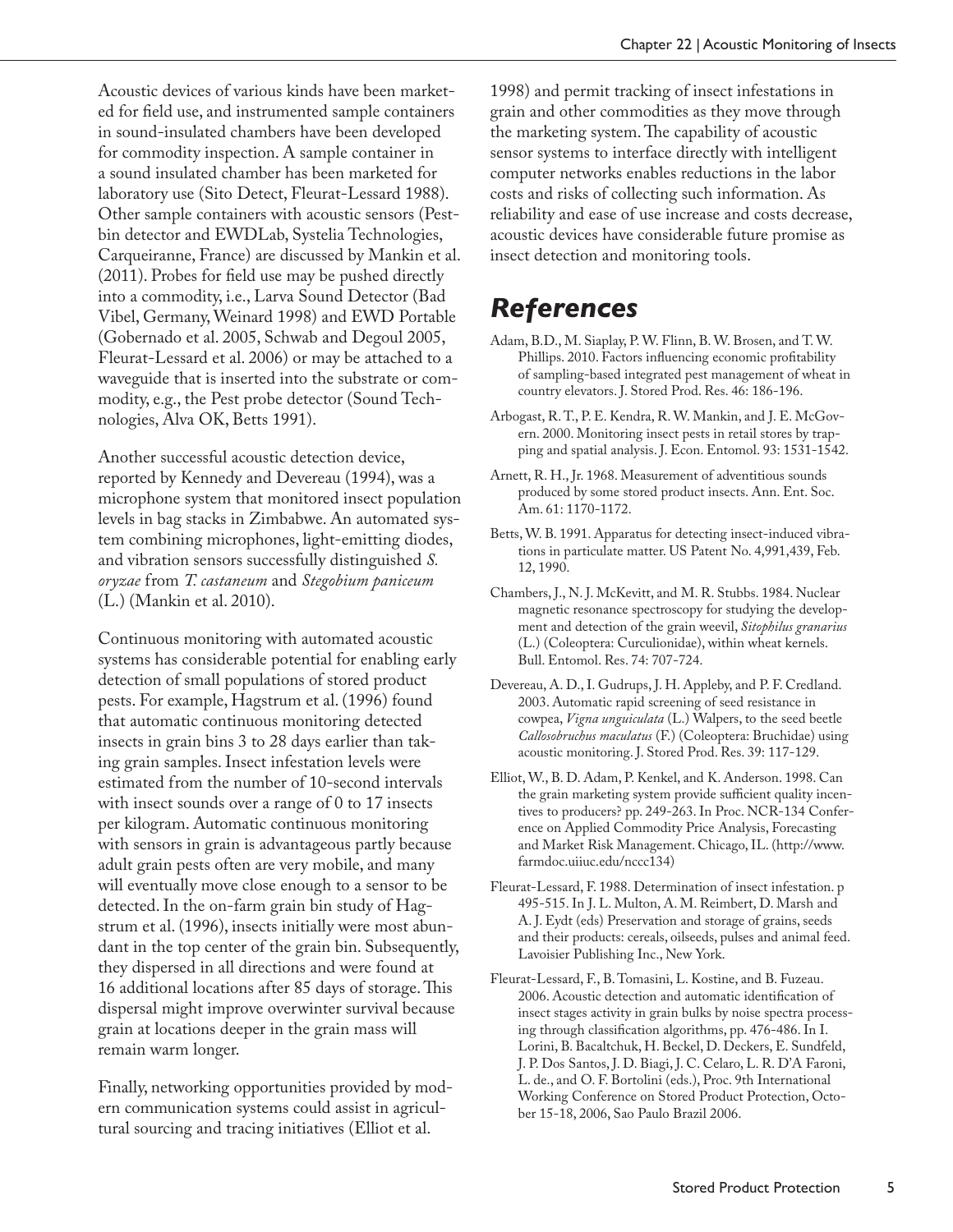Flinn, P. W., G. P. Opit, and J. E. Throne. 2006. Integrating the stored grain advisor pro expert system with an automated electronic grain probe trapping system, pp. 408-413. In I. Lorini, B. Bacaltchuk, H. Beckel, D. Deckers, E. Sundfeld, J. P. Dos Santos, J. D. Biagi, J. C. Celaro, L. R. D'A Faroni, L. de., and O. F. Bortolini (eds.), Proc. 9th International Working Conference on Stored Product Protection, October 15-18, 2006, Sao Paulo Brazil 2006.

Gobernado, P. R., F. Fleurat-Lessard, J. Villamayor, B. Sautereau, G. Brioni, J. Gondolo, and B. Tomasini. 2005. Method and device for detection, identification and densimetric quantification of grain-eating insects in stocks of cereals. US Patent No.: 6,923,064 B2, August 2, 2005.

Hagstrum, D. W., and P. W. Flinn. 1993. Comparison of acoustical detection of several species of stored-grain beetles (Coleoptera: Curculionidae, Tenebrionidae, Bostrichidae, Cucujidae) over a range of temperatures. J. Econ. Entomol. 86: 1271-1278.

Hagstrum, D. W., P. W. Flinn, and D. Shuman. 1996. Automated monitoring using acoustical sensors for insects in farm-stored wheat. J. Econ. Entomol. 89: 211-217.

Hagstrum, D. W., K. W. Vick, and P. W. Flinn. 1991. Automated acoustical monitoring of *Tribolium castaneum* (Coleoptera: Tenebrionidae) populations in stored wheat. J. Econ. Entomol. 84: 1604-1608.

Hagstrum, D. W., K. W. Vick, and J. C. Webb. 1990. Acoustical monitoring of *Rhyzopertha dominica* (F.) (Coleoptera: Bostrichidae) populations in stored wheat. J. Econ. Entomol. 83:625-628.

Hagstrum, D. W., J. C. Webb, and K. W. Vick. 1988. Acoustical detection and estimation of *Rhyzopertha dominica* (F.) larval populations in stored wheat. Fla. Entomol. 71:441-447.

Hickling, R., P. Lee, D. Velea, T. J. Dennehy, and A. I. Patin. 2000. Acoustic system for rapidly detecting and monitoring pink bollworm in cotton bolls. In Proceedings, 2000 Beltwide Cotton Conference, San Antonio, TX, National Cotton Council, Memphis, TN.

Kennedy, L., and A. D. Devereau. 1994. Observations on largescale outdoor maize storage in jute and woven polypropylene sacks in Zimbabwe. p. 290-295. In Highley, E., Wright, E. J., Banks, H. J., and Champ, B. R. (eds) Proc. 6th International Working Conference on Stored-Product Protection (Canberra, Australia). CAB International, Wallingford, U.K.

Leblanc, M. P. D. Gaunt, and F. Fleurat-Lessard. 2011. Experimental study of acoustic equipment for real-time insect detection in grain bins — Assessment of their potential for infestation risk prediction during long term storage periods. IOBC/wprs Bulletin 69:79-88.

Mankin, R. W., D. W. Hagstrum, M. T. Smith, A. L. Roda, and M. T. K. Kairo. 2011. Perspective and promise: a century of insect acoustic detection and monitoring. Amer. Entomol. 57: 30-44.

Mankin, R. W., R. D. Hodges, H. T. Nagle, C. Schal, R. M. Pereira, and P. G. Koehler. 2010. Identification of stored product and urban insect pests by inexpensive infrared, acoustic, and vibrational detection of movement. J. Econ. Entomol. 103: 1636-1645.

Mankin, R. W., and A. Moore. 2010. Acoustic detection of *Oryctes rhinoceros* (Coleoptera: Scarabaeidae: Dynastinae) and *Nasutitermes luzonicus* (Isoptera: Termitidae) in palm trees in urban Guam. J. Econ. Entomol. 103: 1135-1143.

Mankin, R. W., D. Shuman, and J. A. Coffelt. 1997a. Acoustic counting of adult insects with different rates and intensities of sound production in stored wheat. J. Econ. Entomol. 90: 1032-1038.

Mankin, R. W., D. Shuman, and D.K. Weaver. 1999. Thermal treatments to increase acoustic detectability of *Sitophilus oryzae* (Coleoptera: Curculionidae) larvae. J. Econ. Entomol. 92: 453-462.

Mankin, R. W., J. S. Sun, D. Shuman, and D. K. Weaver. 1997b. Shielding against noise interfering with quantitation of insect infestations by acoustic detection systems in grain elevators. Appl. Acoust. 50: 309-324.

Mihaly, M. 1973. Procede et dispositif pour rechercher la presence d'insectes nuisibles. French Patent No. 77 11393.

Neethirajan, S., C. Karunakaran, D. S. Jayas, and N. D. G. White. 2007. Detection techniques for stored product insects in grain. Food Control 18: 157-162.

Opit, G. P., J. E. Throne, and P. W. Flinn. 2009. Evaluation of five sampling methods for the Psocids *Liposcelis entomophila* and *L. decolor* (Psocoptera: Liposcelididae) in steel bins containing wheat. J. Econ. Entomol. 102: 1377-1382.

Pearson, T., A. E. Cetin, A. H. Tewfik, and V. Gökmen. 2007. An overview of signal processing for food inspection. IEEE Signal Processing Magazine 24: 106-109.

Perez-Mendoza, J. P. W. Flinn, J. F. Campbell, D. W. Hagstrum, and J. E. Throne. 2004. Detection of stored-grain infestation in wheat transported in railroad hopper-cars. J. Econ. Entomol. 97: 1474-1483.

Pittendrigh, B. R., J. E. Huesing, R. E. Shade, and L. L. Murdock. 1997. Monitoring of rice weevil, *Sitophilus oryzae*, feeding behavior in maize seeds and the occurrence of supernumerary molts in low humidity conditions. Entomol. Exp. Appl. 83: 225-231.

Potamitis, I., T. Ganchev, and D. Kontodimas. 2009. On automatic bioacoustic detection of pests: the cases of *Rhynchophorus ferrugineus* and *Sitophilus oryzae*. J. Econ. Entomol. 102: 1681-1690.

Schwab, L., and P. Degoul. 2005. Automatic acoustical surveillance system of grains in silos. In: Fleurat-Lessard, F., Ndiaye, A., Knight, J.D. (Ed.) Stored malting barley: management of quality using an expert system. INRA-Editions, Paris, France, pp. 203- 218.

Shade, R. E., E. S. Furgason, and L. L. Murdock. 1990. Detection of hidden insect infestations by feeding-generated ultrasonic signals. Am. Entomol. 36: 231-234.

Shuman, D., J.A. Coffelt, K. W. Vick, and R. W. Mankin. 1993. Quantitative acoustical detection of larvae feeding inside kernels of grain. J. Econ. Entomol. 86: 933-938.

Shuman, D., D.K. Weaver, and R.W. Mankin. 1997. Quantifying larval infestation with an acoustical sensor array and cluster analysis of cross-correlation outputs. Appl. Acoust. 50: 279-296.